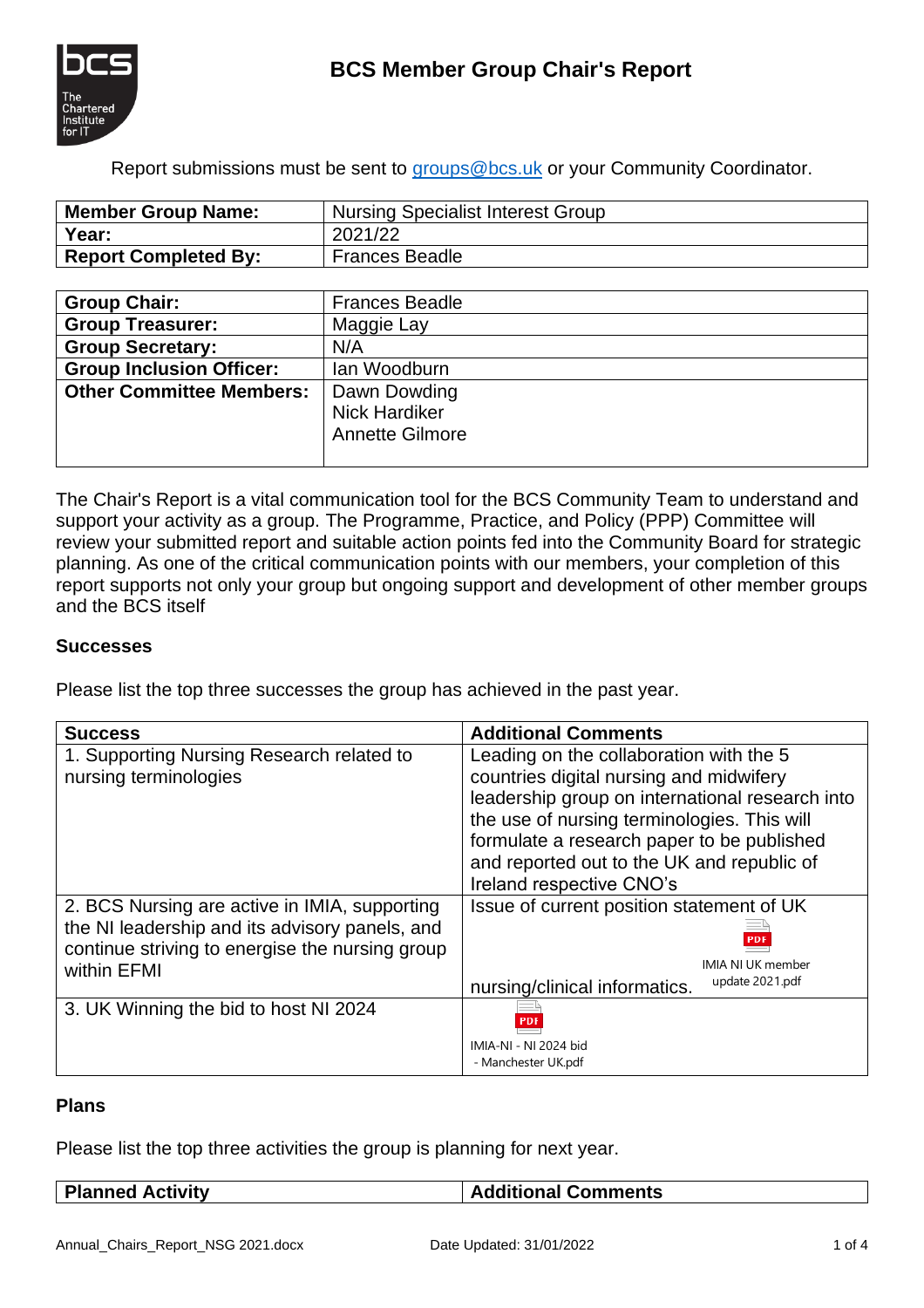

| 1. Ongoing collaboration with key<br>nursing/clinical informatics professional<br>forums to inform research and<br>professional advice | RCN, UKFCI, PRSB, 5 countries digital<br>nursing and midwifery leadership group |
|----------------------------------------------------------------------------------------------------------------------------------------|---------------------------------------------------------------------------------|
| 2. Host Annual AGM event                                                                                                               |                                                                                 |
| 3. Development of a potential educational<br>webinar series.                                                                           |                                                                                 |

## **Impediments**

Please list and describe the top three impediments stopping you from succeeding in your group's ambition and support the BCS vision of "Making IT Good for Society."

| <b>Impediment</b>                                 | <b>Description</b> |
|---------------------------------------------------|--------------------|
| 1. Limited capacity due to working<br>commitments |                    |
| 2. Limited membership                             |                    |
| 3.                                                |                    |

## **Additional Facts and Figures**

Please provide any facts and figures you think would be useful to the Community Team for further analysis and future activity planning.

Work continues to determine practice and policy, working across the five countries of the United Kingdom and Ireland strengthened by the formation of the DLG by the respective CNOs. Membership includes national nursing informatics leadership from British Computer Society, Education, Regional Leadership and RCN. Working as a collective has identified key work package areas that have resulted in requests to speak national and internationally on work to date and will continue over the coming year.

## **Further Comments**

If you have any further comments you wish to provide the Community Team; please give them below.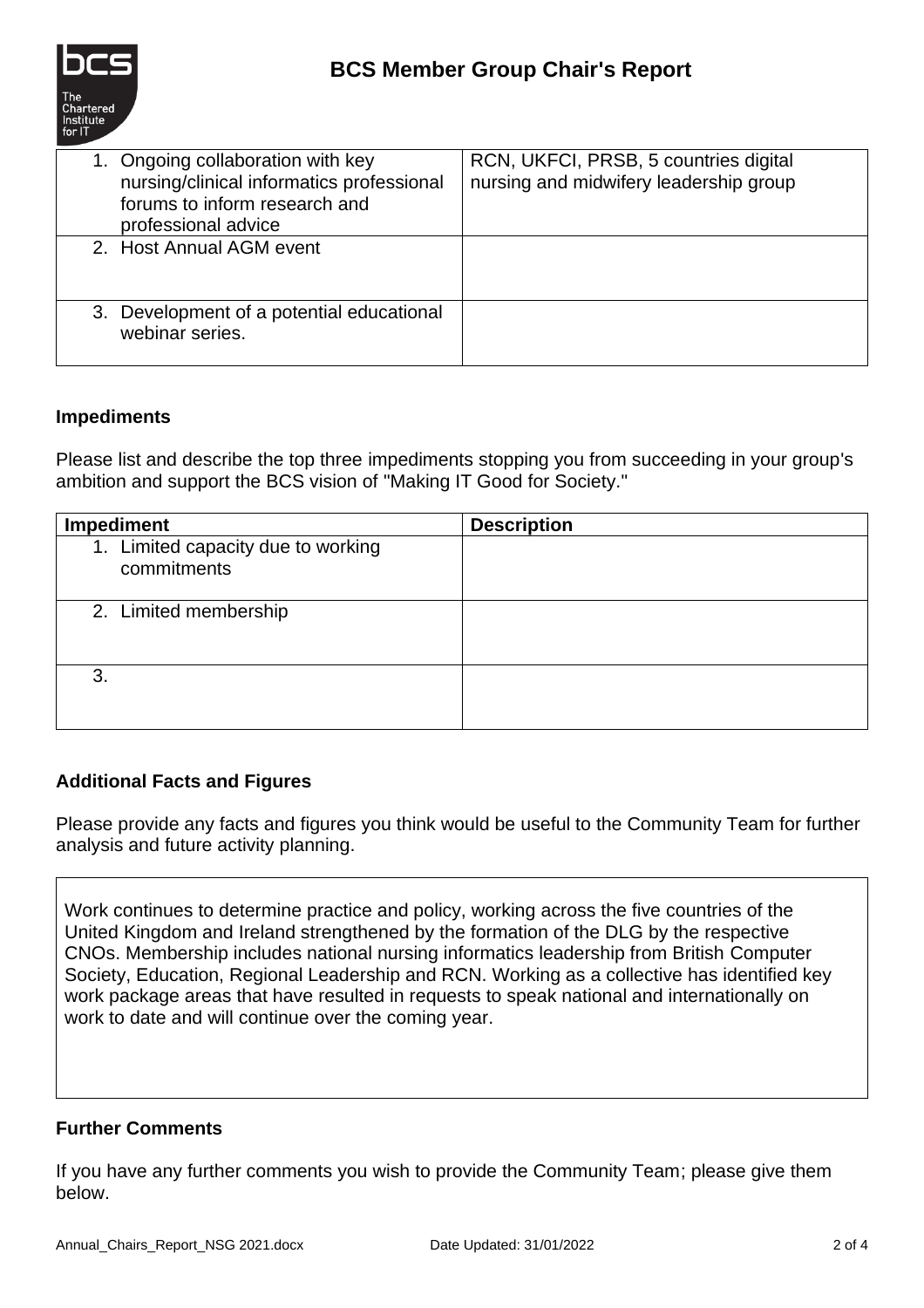

### **Nominations for Awards and Recognition**

It is important that the BCS recognise deserving voluntary service. If you are aware of someone who warrants one of these awards, then please nominate them. It is easy to nominate someone, but, if you are unsure about completing the form, the Community team and your liaison in the Programme, Practice and Policy Committee can help. Please email [groups@bcs.uk.](mailto:groups@bcs.uk)

There are three levels of Recognition of Appreciation award:

- Certificate of Appreciation going beyond the normal expectations of a single voluntary role by directly contributing to significant involvements, achievements or benefits to BCS.
- Meritorious Certificate going beyond the normal expectations of two or more voluntary roles in different areas of BCS by directly contributing to tangible involvements, achievements or benefits to BCS.
- John Ivinson Award significantly furthering the BCS's strategic aims and mission on a wide scope of BCS's areas of endeavour by directly contributing significant achievements and benefits to BCS. Typically, the BCS will present this prestigious award to 1-3 volunteers per year.

There are long-service awards for 5, 10, 25, and 30 years of contribution to the BCS.

#### Volunteer Recognition

Please complete the table below and indicate if you wish to nominate a member of your team for an award of recognition. A member of the Community Team will get in touch to help you complete the process.

| <b>Group/Branch Member</b> | <b>Years of BCS Volunteering</b> | <b>Nomination</b> |
|----------------------------|----------------------------------|-------------------|
|                            |                                  |                   |
|                            |                                  |                   |
|                            |                                  |                   |
|                            |                                  |                   |
|                            |                                  |                   |
|                            |                                  |                   |

#### Honorary Fellowship

Nominees will have made an outstanding contribution to the charitable objectives of the BCS over an extended period.

The BCS award Honorary Fellowship under Byelaw 8 of the BCS's Royal Charter and Trustee Board Regulation 1.3 specifies that the BCS award may also make the award to non-members who may not be eligible for any other class of membership.